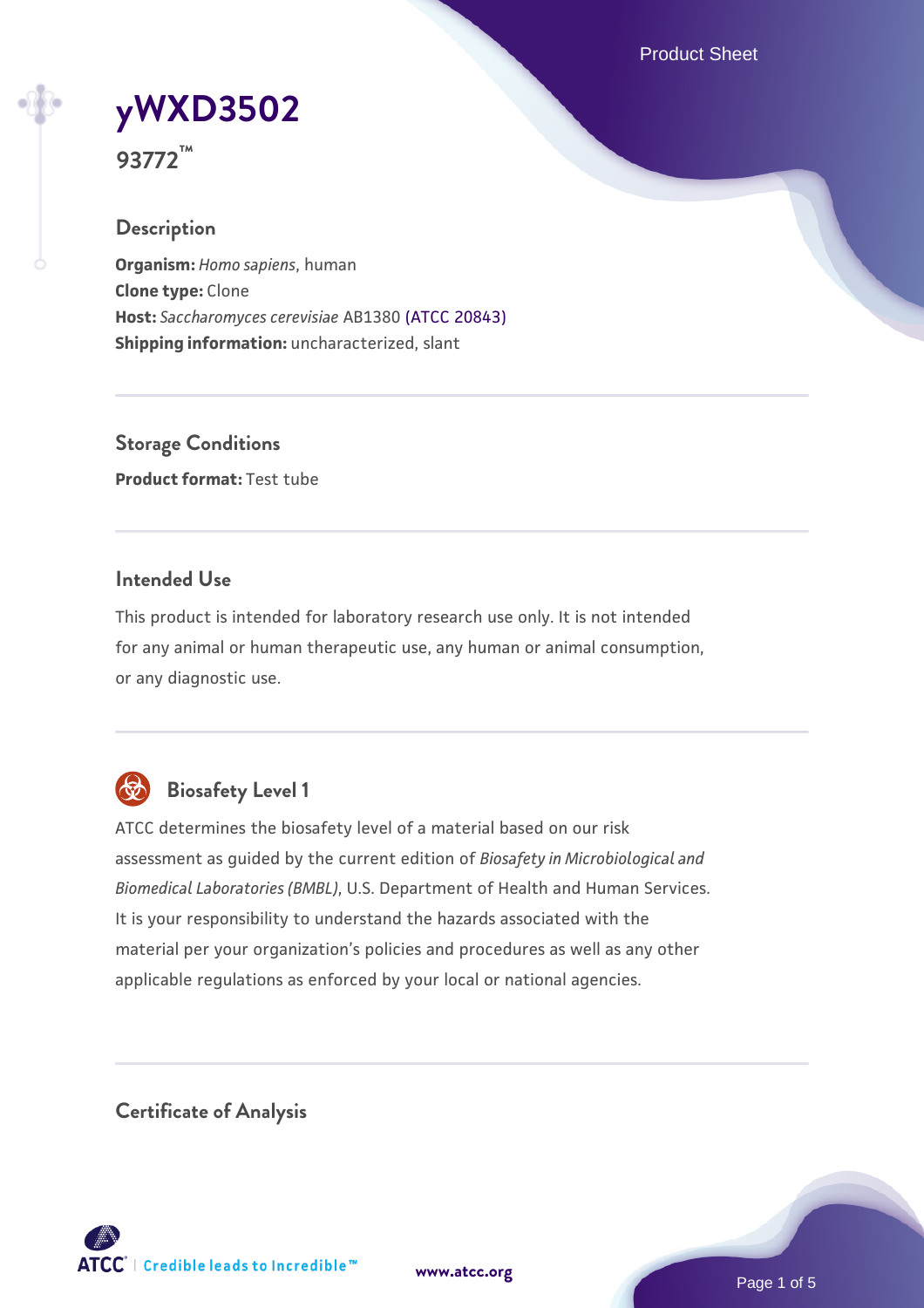### **[yWXD3502](https://www.atcc.org/products/93772)** Product Sheet **93772**

For batch-specific test results, refer to the applicable certificate of analysis that can be found at www.atcc.org.

## **Insert Information**

**Type of DNA:** genomic **Genome:** Homo sapiens **Chromosome:** X X pter-q27.3 **Gene name:** DNA Segment, single copy **Gene product:** DNA Segment, single copy [DXS3172] **Gene symbol:** DXS3172 **Contains complete coding sequence:** Unknown **Insert end:** EcoRI

## **Vector Information**

**Construct size (kb):** 460.0 **Intact vector size:** 11.454 **Vector name:** pYAC4 **Type of vector:** YAC **Host range:** *Saccharomyces cerevisiae*; *Escherichia coli* **Vector information:** other: telomere, 3548-4235 other: telomere, 6012-6699 Cross references: DNA Seq. Acc.: U01086 **Cloning sites:** EcoRI **Markers:** SUP4; HIS3; ampR; URA3; TRP1 **Replicon:** pMB1, 7186-7186; ARS1, 9632-10376

# **Growth Conditions**

**Medium:** 



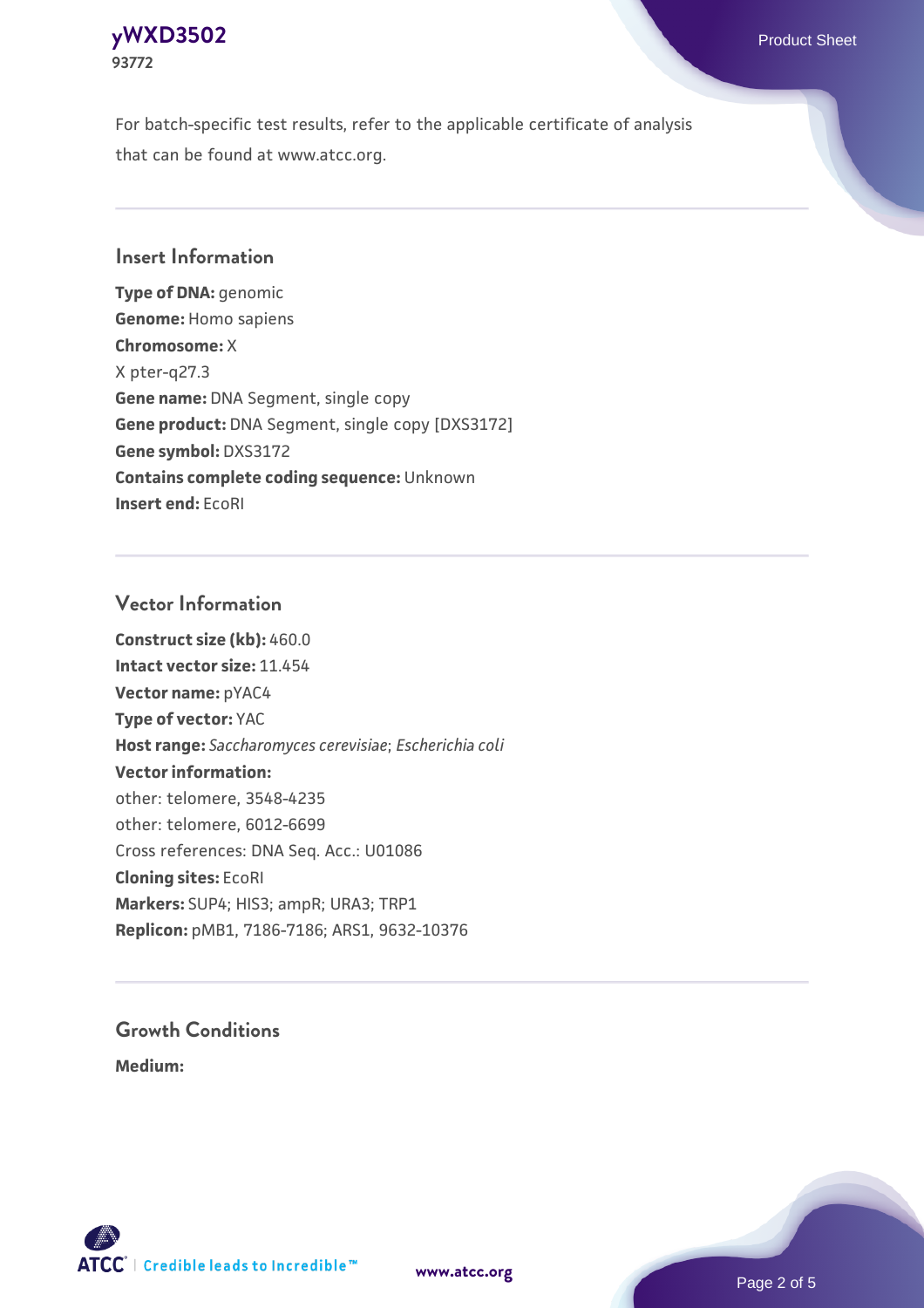#### **[yWXD3502](https://www.atcc.org/products/93772)** Product Sheet **93772**

[ATCC Medium 1245: YEPD](https://www.atcc.org/-/media/product-assets/documents/microbial-media-formulations/1/2/4/5/atcc-medium-1245.pdf?rev=705ca55d1b6f490a808a965d5c072196) **Temperature:** 30°C

#### **Notes**

More information may be available from ATCC (http://www.atcc.org or 703- 365-2620).

# **Material Citation**

If use of this material results in a scientific publication, please cite the material in the following manner: yWXD3502 (ATCC 93772)

# **References**

References and other information relating to this material are available at www.atcc.org.

# **Warranty**

The product is provided 'AS IS' and the viability of ATCC® products is warranted for 30 days from the date of shipment, provided that the customer has stored and handled the product according to the information included on the product information sheet, website, and Certificate of Analysis. For living cultures, ATCC lists the media formulation and reagents that have been found to be effective for the product. While other unspecified media and reagents may also produce satisfactory results, a change in the ATCC and/or depositor-recommended protocols may affect the recovery, growth, and/or function of the product. If an alternative medium formulation or reagent is used, the ATCC warranty for viability is no longer



**[www.atcc.org](http://www.atcc.org)**

Page 3 of 5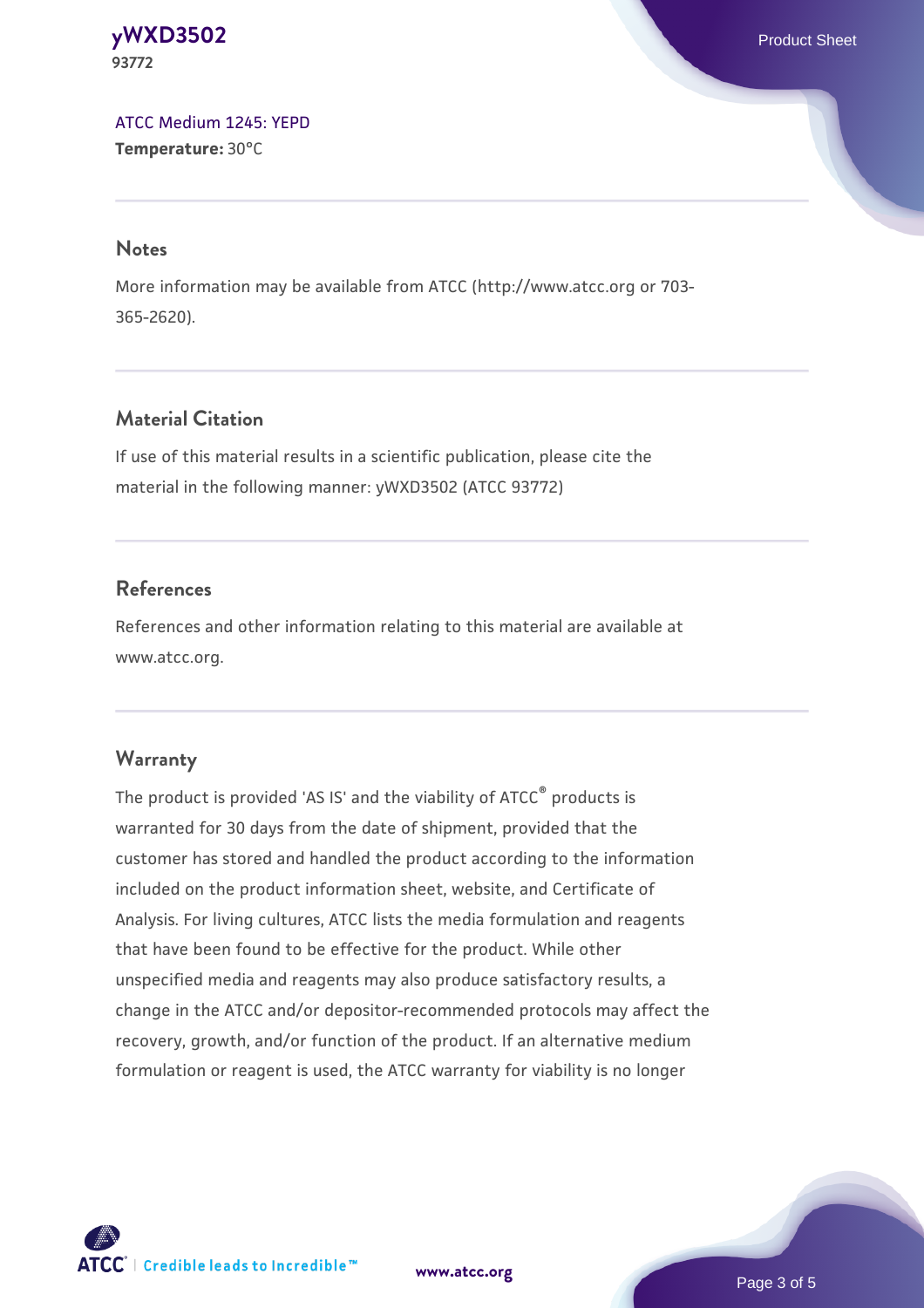**[yWXD3502](https://www.atcc.org/products/93772)** Product Sheet **93772**

valid. Except as expressly set forth herein, no other warranties of any kind are provided, express or implied, including, but not limited to, any implied warranties of merchantability, fitness for a particular purpose, manufacture according to cGMP standards, typicality, safety, accuracy, and/or noninfringement.

#### **Disclaimers**

This product is intended for laboratory research use only. It is not intended for any animal or human therapeutic use, any human or animal consumption, or any diagnostic use. Any proposed commercial use is prohibited without a license from ATCC.

While ATCC uses reasonable efforts to include accurate and up-to-date information on this product sheet, ATCC makes no warranties or representations as to its accuracy. Citations from scientific literature and patents are provided for informational purposes only. ATCC does not warrant that such information has been confirmed to be accurate or complete and the customer bears the sole responsibility of confirming the accuracy and completeness of any such information.

This product is sent on the condition that the customer is responsible for and assumes all risk and responsibility in connection with the receipt, handling, storage, disposal, and use of the ATCC product including without limitation taking all appropriate safety and handling precautions to minimize health or environmental risk. As a condition of receiving the material, the customer agrees that any activity undertaken with the ATCC product and any progeny or modifications will be conducted in compliance with all applicable laws, regulations, and guidelines. This product is provided 'AS IS' with no representations or warranties whatsoever except as expressly set forth herein and in no event shall ATCC, its parents, subsidiaries, directors, officers, agents, employees, assigns, successors, and affiliates be liable for indirect, special, incidental, or consequential damages of any kind in connection with or arising out of the customer's use of the product. While reasonable effort is made to ensure authenticity and reliability of materials on deposit, ATCC is not liable for damages arising from the misidentification or



**[www.atcc.org](http://www.atcc.org)**

Page 4 of 5